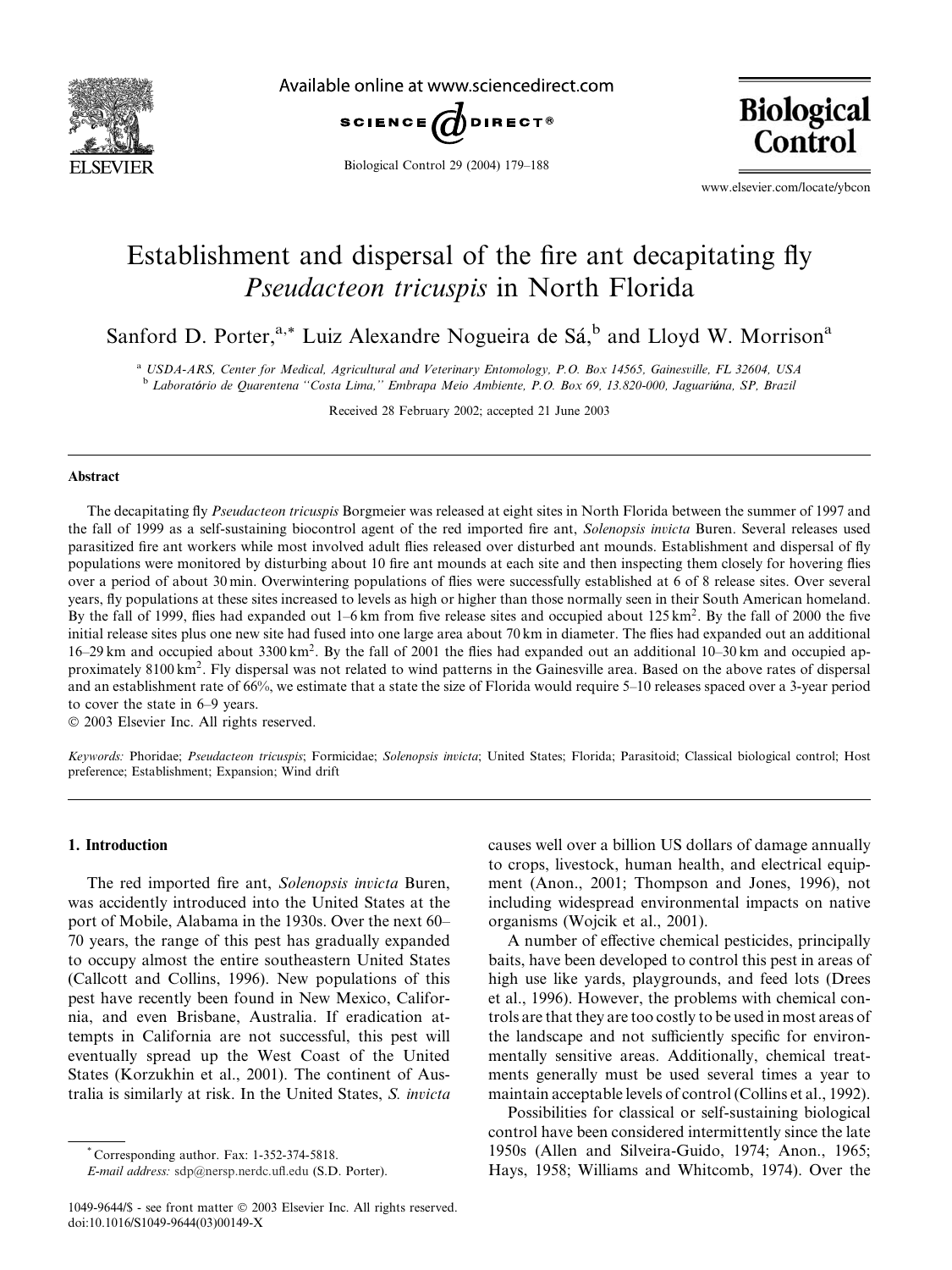years, dozens of natural enemies have been reported in South America compared to only a few in the United States (Jouvenaz, 1983; Jouvenaz et al., 1977). Interest in these natural enemies waned because none of them seemed likely to kill large numbers of fire ant colonies. However, interest in self-sustaining biological control agents was rekindled in the early 1990s when researchers discovered that fire ant populations in the United States are 5–7 times higher than they are in their South American homelands (Porter et al., 1992, 1997b). A careful evaluation of many possible factors left escape from natural enemies as the most likely explanation for intercontinental population differences (Porter et al., 1997b). Researchers began to realize that fire ant biocontrol is more like weed biocontrol than biocontrol of crop pests in that fire ant enemies do not need to kill a colony directly to reduce fire ant populations (Feener and Brown, 1992). Enemies like pathogens and parasites simply need to stress fire ant colonies sufficiently so that the ecological balance is shifted in favor of native ants (Porter, 1998a). If this happens, fire ant colonies would be out-competed and population densities of this pest in the United States would drop to levels more like those normally found in South America where fire ants are not considered a major pest.

For most of the last decade, decapitating flies in the genus Pseudacteon have been the subject of intensive research efforts of scientists at our USDA-ARS laboratory in Gainesville, Florida (Porter, 1998a), and by colleagues at the University of Texas at Austin (Gilbert and Patrock, 2002) and cooperators in South America. Previous researchers reported that Pseudacteon flies were attracted to Solenopsis fire ants and appeared to oviposit on or in them (Borgmeier, 1921; Williams and Whitcomb, 1974). Subsequent research discovered the immature stages of Pseudacteon flies (Porter et al., 1995b) and a suite of specific behaviors that fire ants use to defend against attacks of these flies (Feener and Brown, 1992; Orr et al., 1995; Porter et al., 1995c). These defenses could only have evolved and been maintained if decapitating flies were having population level impacts on fire ant colonies or their production of sexual reproductives.

Of almost 20 possible species (Porter and Pesquero, 2001), we selected Pseudacteon tricuspis Borgmeier for release because studies showed that this fly was very hostspecific (Gilbert and Morrison, 1997; Porter, 1998b; Porter and Alonso, 1999; Porter et al., 1995a) and because it was the first species to be successfully reared in the laboratory (Porter et al., 1997a). This species was also selected because it was one of 2–3 very common species in the regions around the cities of Jaguariuna and Rio Claro in the state of São Paulo, Brazil (Porter, 1998a) where the senior author did most of his field work (1994–1997).

Pseudacteon tricuspis was first released in the United States in Texas (Gilbert, 1996) beginning in 1995. Unfortunately, these initial attempts failed, probably because low numbers of flies were involved and because weather conditions were hot and dry. The first successful release occurred in North Florida in the late summer of 1997 (Porter et al., 1999). Additional releases have also been made with the assistance of cooperators in Arkansas (1998), Texas (1998–present), Alabama (1998–2001), South Carolina (1999–2001), Louisiana (1999–2001), Mississippi (2000), Oklahoma (1999– 2000), Tennessee (1999), North Carolina (2000), and Georgia (2000). The fate of these releases will be discussed in subsequent papers. The objective of this paper is to document the release, establishment, and dispersal of the decapitating fly, P. tricuspis around Gainesville, Florida. We will also use data from this study to estimate the number of releases needed for these flies to occupy a state in a specified period of time.

## 2. Materials and methods

## 2.1. Flies released

The *P. tricuspis* flies released in this study originated from flies collected at the Laboratório de Quarentena "Costa Lima," Embrapa Meio Ambiente, Jaguariúna, State of São Paulo, Brazil during late May and early June 1996. Flies were collected while attacking S. invicta and Solenopsis saevissima F. Smith fire ants. These flies were the Brazilian form of P. tricuspis as illustrated by Porter and Pesquero (2001, Fig. 19a). They are very small flies,  $1.0-1.8$  mm in length—about the size of the fire ant heads from which they emerge. They were exported from Brazil under permits from the Ministerio Tecnologico, the Instituto Brasileiro do Meio Ambiente e dos Recursos Naturais Renovaveis (IBAMA), and the Ministério da Agricultura, Pecuária e Abastecimento (MAPA). They were imported into quarantine facilities in Gainesville, FL under a permit from USDA-APHIS with notification of the USFWS. We applied for field release after conducting an extensive evaluation of host specificity (Gilbert and Morrison, 1997; Porter, 1998b; Porter and Alonso, 1999; Porter et al., 1995a), writing an environmental assessment, and obtaining a USDA-ARS Finding of No Significant Impact (FONSI) on nontarget organisms. The flies were released under a permit from the Florida Department of Agriculture and with the acquiescence of USDA-APHIS. Voucher specimens of the flies were deposited in the Florida State Collection of Arthropods (FSCA), Gainesville, FL.

### 2.2. Release methods

Depending on the release site (Table 1), flies were either introduced into the field as adult flies or as immatures in parasitized fire ant workers. Release methods varied over time.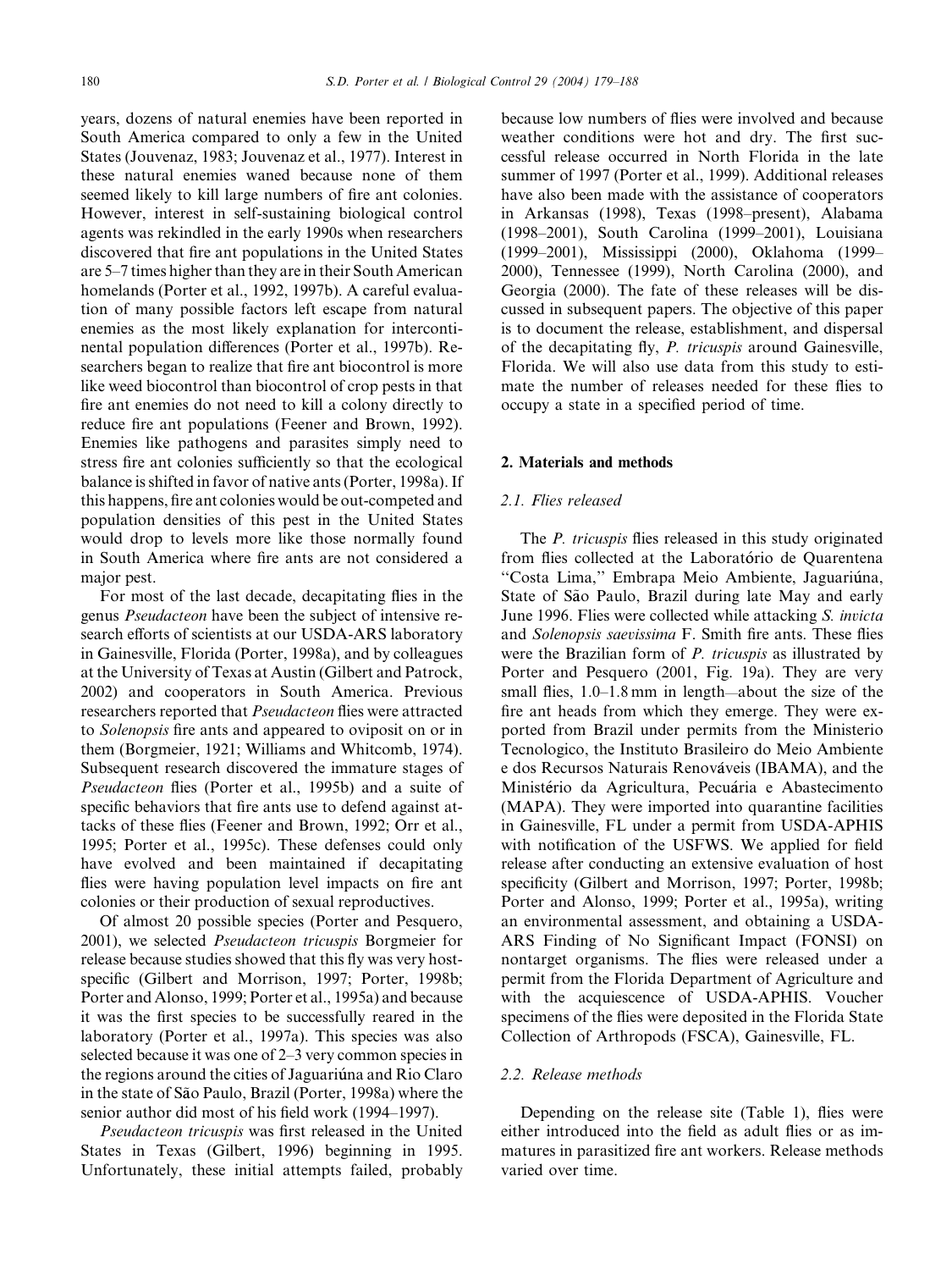Summary of field releases of the fire ant decapitating fly P. tricuspis around Gainesville, FL (1997–1999)

| Site (#Releases)  | Release period                  | Flies used | Mounds used<br>(Gyny <sup>a</sup> ) | Method                           | Result      |
|-------------------|---------------------------------|------------|-------------------------------------|----------------------------------|-------------|
| Kanapaha (5)      | 9–29 July and 16 September 1997 | 900        | $14$ (poly)                         | Adult flies and parasitized ants | Failed      |
| Dairy Farm (5)    | $1-15$ September 1997           | 1200       | $19$ (both)                         | Both, as above                   | Failed      |
| Hogtown Cr. (8)   | 10 September-20 October 1997    | 1800       | $24 \pmod{2}$                       | Both, as above                   | Successful  |
| CMAVE (many)      | July 1997–October 1999          | >6000      | A few (poly)                        | Adult flies                      | Successful? |
| Morrill Farm (11) | 29 April-3 June 1998            | 1600       | $45 \pmod{ }$                       | Parasitized ants                 | Failed?     |
| Morrill Farm (11) | 28 August-18 September 1998     | 1500       | $25 \pmod{2}$                       | Adult flies                      | Successful  |
| Airport (9)       | 22 September-8 October 1998     | 1800       | $17 \text{ (mono)}$                 | Adult flies                      | Successful  |
| Norfleet Farm (5) | 26 October–7 December 1998      | 1100       | $16 \text{ (mono)}$                 | Adult flies                      | Successful  |
| Sanders Farm (10) | 25 October–9 November 1999      | 2800       | $46 \text{ (mono)}$                 | Adult flies                      | Successful  |

<sup>a</sup> Social form of fire ant colonies present: single-queen (monogyne) or multiple-queen (polygyne).

Initially, we simply released adult flies near disturbed fire ant mounds. Eventually, we developed a protocol where 25–40 adult flies were allowed to fly out of a widemouthed container to a newly disturbed fire ant mound 20–30 cm away. In order to keep ants active on the surface and available for fly attacks, fire ant mounds were disturbed every 3–10 min for up to 2 h. Progressive efforts at colony disturbance usually resulted in leveling the earthen mounds that fire ants build and we often dug 10–15 cm below the surface. When weather conditions were hot and dry, shading the mounds with several styrofoam plates on wire flags helped keep the ants active as did sprinkling several liters of water over the mound an hour or so before the release. We also found that macerating several pinches of ants between our fingers just prior to releasing the flies helped stimulate attacks (Vander Meer and Porter, 2001).

At several sites, we released immature flies in parasitized workers. This was done by shoveling dirt with 5– 15 g of ants and brood from a mound into a bucket. These workers were then separated from the soil in the laboratory by drip flotation (Banks et al., 1981). Workers were separated from brood using sorting sheets and sieved (Porter and Tschinkel, 1985) to remove excess large and small workers not normally parasitized by P. tricuspis (Morrison et al., 1999b). We used workers that passed through a #16 sieve (US Standard), but were retained by a #20 sieve. Groups of 0.8 g of sieved ants (400–500 individuals) from a single colony together with 1 g of brood were placed in attack trays in the lab where flies were allowed to parasitize the ants for 2 days. These ants were returned to their mother colonies 3–4 days after they were collected.

# 2.3. Release sites

Table 1

Locations of release sites are indicated in Fig. 3. Dates and methods of releasing flies are summarized in Table 1. The first field release of P. tricuspis in Florida was conducted at Kanapaha Botanical Gardens (Fig. 3, site A) in July 1997 (Table 1). Approximately 50 participants at a media event were each allowed to release 4–5 flies in the air or near a fire ant mound. On subsequent days, we released about 450 additional flies near disturbed mounds. Ants from several colonies were also brought into the lab where ovipositing flies were allowed to attack them for several days before they were returned to their mother colony. All told, about 700 flies were released at this site in July and another 200 in mid September. The second series of releases was conducted at the Hague Dairy Farm (B). Half of the mounds used were monogyne colonies around the edge of a small pond and the other half were polygyne colonies about 200 m away along a pasture edge. Several hundred flies were also released over field colonies. The third site was in a power line right-of-way next to Hogtown Creek (C). This site was a low wet triangle of about 0.3 ha bordered by trees on two sides and by a road embankment on the third. We released about 800 adult flies at this site over mounds and another 1000 flies were used to parasitize workers brought into the lab. The fourth release area was around our USDA laboratory on the University of Florida campus (D). This was an informal release site. A few adult flies were released over disturbed mounds, but most (>5000) were simply released out the back door of the lab when we had too many flies to use in our rearing operations (July 1997– October 1999). The fifth release site was on the Morrill Farm (E) near LaCrosse. This site was a 16-ha cow pasture. The pasture contained a mixture of trees, bushes, and several ponds. Releases at this site were conducted in the spring of 1998 and then again in the late summer. The sixth site was just north of the Gainesville Regional Airport (F). It was a narrow site along a 200 m strip of abandoned paved road. Either side of the road was closely bordered by a swampy forest. The seventh site was on the Norfleet Farm (G) near Newberry. This site was in an old abandoned phosphate pit, part of which was used to graze cattle and the other part had a mixture of trees and bushes. The final site was at Sanders Farm (H). This site consisted of a 4-ha pasture bordered by trees and several houses.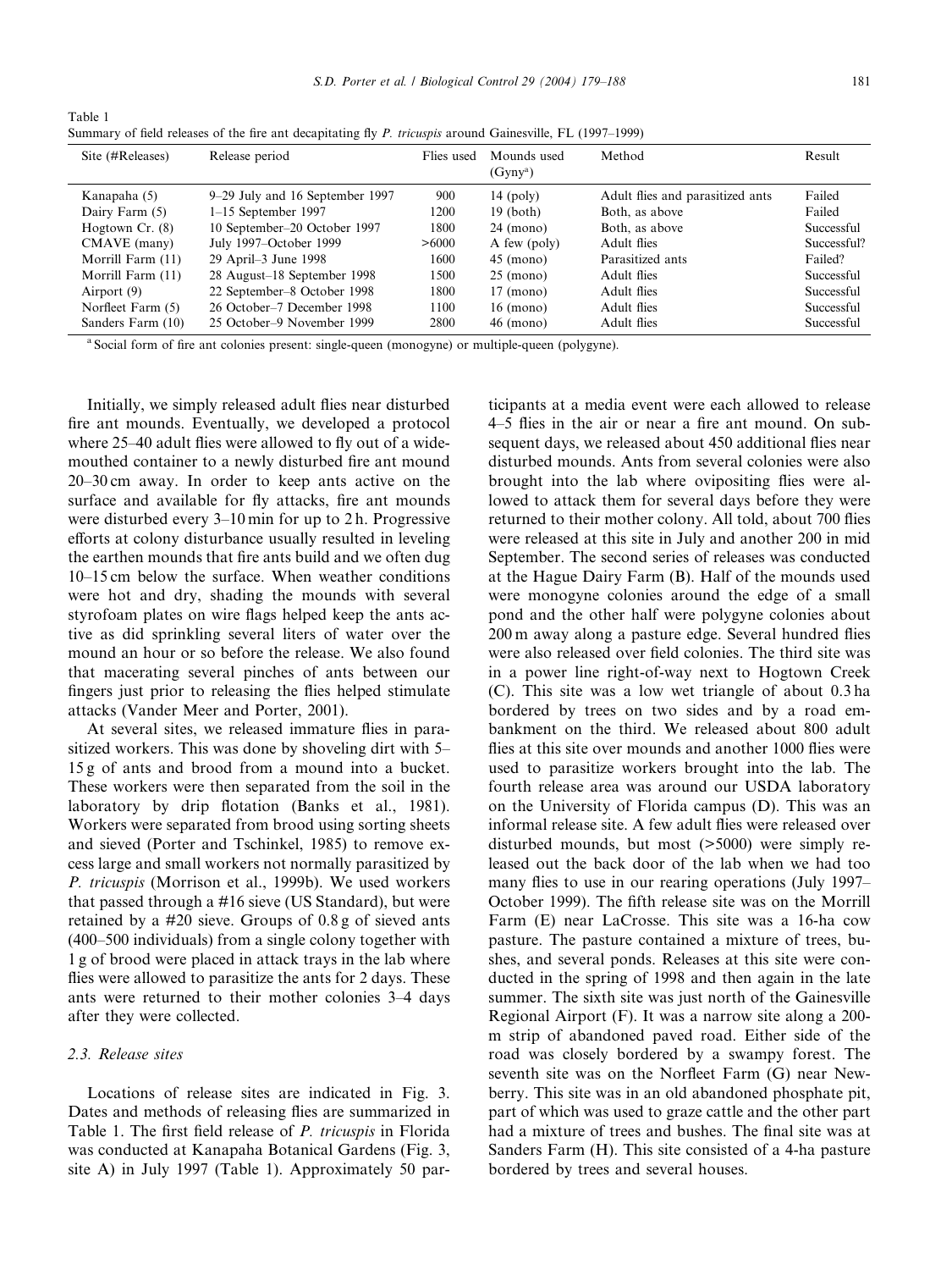# 2.4. Monitoring fly establishment and dispersal

The presence of *Pseudacteon* flies in the field was determined by punching depressions  $(\sim 15-20 \text{ cm})$  diameter) in fire ant mounds with a hand or a small shovel. Flies were detected by closely inspecting areas around disturbed ants for hovering flies (Fig. 1). Flies were easily aspirated with an Allen-type double chamber aspirator and checked with a hand lens if there was any doubt about their identity. A single person usually monitored 8–10 mounds, visiting each mound every 5– 10 min over a period of up to 30 min. After each observation, the ants were stirred up to keep them active. Several pinches of ants in each mound were usually macerated between the fingers to release pheromones that attract the flies. Monitoring for flies was generally done between 11:30 am and 4:30 pm on days with air temperatures greater than  $20^{\circ}$ C when adult flies are active (unpublished data and Morrison et al., 1999a). Sun shades (Fig. 1) were placed over mounds on hot sunny days so that the ants could remain active on the surface during the monitoring period.

Pseudacteon tricuspis flies prefer medium to mediumlarge fire ants (Morrison et al., 1999b), but polygyne or multiple-queen fire ant colonies have substantially fewer large workers than monogyne colonies (Greenberg et al., 1985). In order to determine if flies were less abundant in areas with polygyne fire ants, we scored observation sites as polygyne (P), mostly polygyne (P/M), monogyne (M), or mostly monogyne (M/P) based primarily on the size and color of workers in fire ant mounds inspected for flies.



Fig. 1. Lloyd Davis searching for Pseudacteon flies hovering over a fire ant mound. Note that part of the mound is shaded by a styrofoam plate on a wire flag and that flies are being collected with a doublechamber Allen-type aspirator.

## 3. Results

Even after more than 60 years without Pseudacteon parasitoids, the imported fire ants around Gainesville still recognized these flies as enemies. Colonies under attack by several flies often showed greatly reduced activity. This behavior was often the first clue that flies were present. Workers in colonies under heavy attack also froze motionless in tight clusters just like fire ants in South America do.

# 3.1. Fate of releases

Results of our fly releases are summarized in Table 1. The first release at Kanapaha Gardens was apparently not successful as no field-reared flies were recovered during repeated observations over the next 9 months. We were more successful with the second release at the Dairy Farm where we found some field-reared flies, about 24 total, 50–60 days after the first release, but none thereafter.

Field-reared flies were collected from the Hogtown Creek site 44 days after the initial release (Table 1). Flies were recovered every month from this site for the next year (Fig. 2). During a 3-month drought in the spring of 1998, fly numbers were very low, but numbers increased beginning late May and June when the summer rains began. Thereafter, fly numbers gradually increased until the fall of 2001 when they jumped from several dozen per 10 mounds to over a hundred.

We did not monitor for establishment around the CMAVE laboratory until the middle of May and early June 1999. At that time a few flies were found at several locations around the laboratory. No additional flies were found on three sample dates from July through



Fig. 2. Fly abundance at the Hogtown Creek and Morrill Farm release sites plotted against time. Points plotted from October 1997 to October 1999 are monthly averages of 1–4 sample dates. More recent points were not averaged.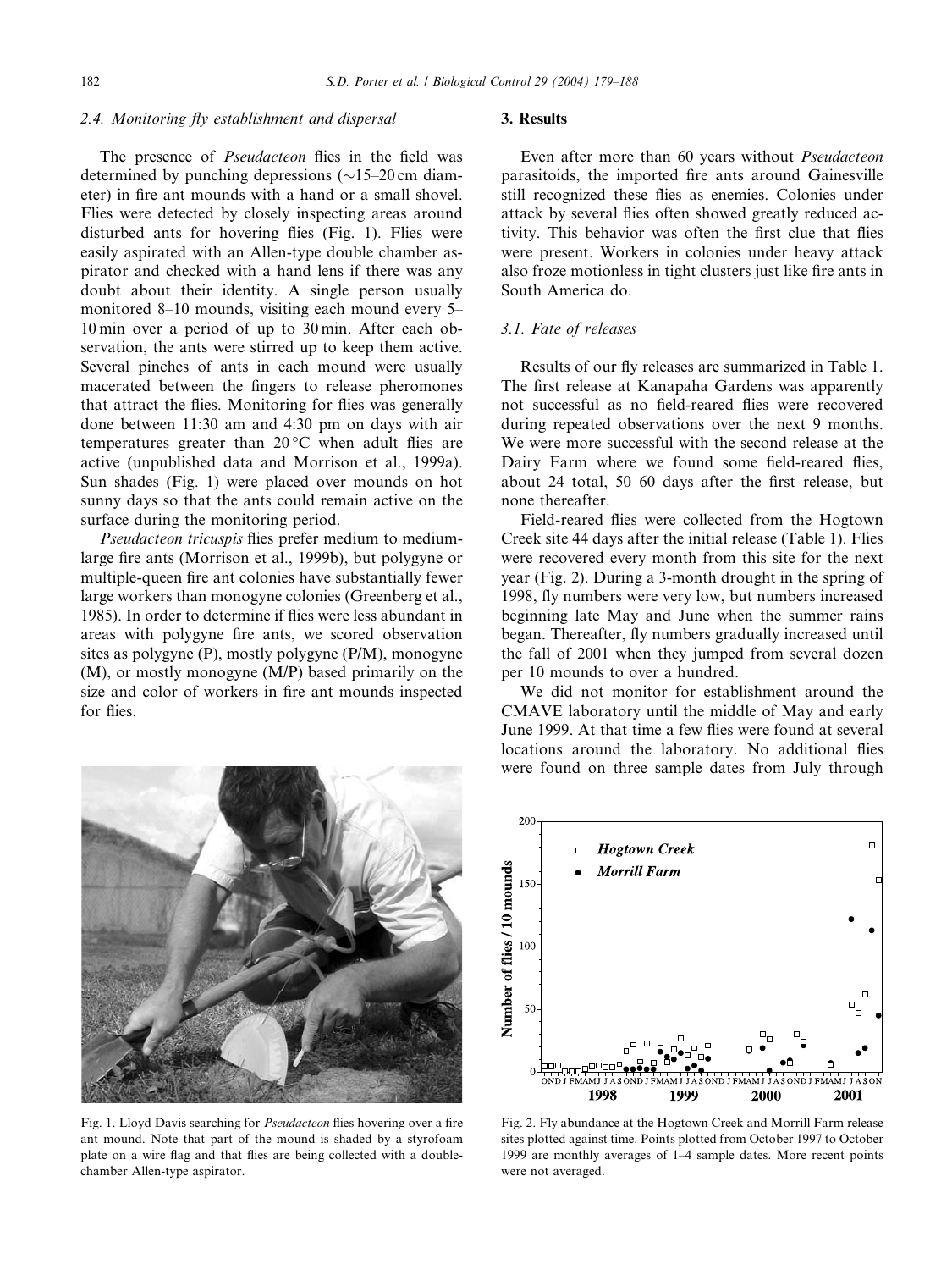September. However, in the middle of November, we began finding flies at CMAVE and surrounding sites. The pattern of distribution at that time indicated that releases from our laboratory were likely successful; however, we still could not exclude the possibility that these flies came from the Hogtown Creek site 5–8 km to the west.

The first releases at Morrill Farm appeared to fail or, at best, do very poorly (Table 1). We recovered only three flies near the end of June 1998 and one the middle of July, but no flies were found in August. The apparent failure of this effort caused us to switch back from releasing parasitized ants to releasing adult flies over disturbed mounds. However, it is just as likely that severe drought conditions from April through the end of June and frequent maximum temperatures in excess of  $35^{\circ}$ C were responsible for the dearth of flies. The second release effort at Morrill Farm was much more successful. A single fly was recovered in the middle of October 1998 and thereafter flies were found almost every sample period for the next year (Fig. 2). As with Hogtown Creek, fly numbers gradually increased until the fall of 2001 when numbers jumped from several dozen flies per sample to over a hundred.

The Airport release site was also successful. A fieldreared fly was found on 1 November 1998, 40 days after the first flies were released. Flies were recovered from this site every month for the next year, after which regular monitoring was discontinued.

Flies from the Norfleet Farm release were recovered on six occasions from February to October 1999. No flies were found on eight occasions during the same period including a 3-month dearth from late April to late July. However, 14 flies were found on 6 of 10 mounds in October 1999, a year after they were released.

Large numbers of flies were found at Sanders Farm in early January and again in late February 2000 indicating that the release was likely successful. However, by late spring 2000, the advancing wave fronts of flies from Hogtown Creek and Morrill Farm had probably reached this site.

After the first or second year, fly populations at the six release sites (Fig. 2) were as high or higher than those normally seen by the authors in Brazil or Argentina.

#### 3.2. Dispersal

We checked for dispersal of flies out of the Hogtown Creek site in May 1998 (four sites) and October 1998 (one site) and found no flies along roads 0.1–1.4 km away even though flies were active and common at the release site. In June 1999, we found several flies at a site about 5 km southwest of the Hogtown Creek site, but again no flies where found at mounds a few hundred yards away from the site at Hogtown Creek. Flies were also found at Morrill Farm in June 1999. We found them at 11 of 13 sites up to 0.5 km away, but not at four sites beyond this.

In November and December 1999, we found flies had expanded out 3–4 km from our release site at Morrill Farm, 1–2 km out from our release site at the airport, and 1 km out from the release site at Norfleet Farm

Fig. 3. Dispersal of the decapitating fly P. tricuspis (1999–2001) from release sites in Alachua County, FL. (A) Kanapaha Gardens, (B) Dairy Farm, (C) Hogtown Creek, (D) CMAVE, (E) Morrill Farm, (F) Airport, (G) Norfleet Farm, and (H) Sanders Farm.

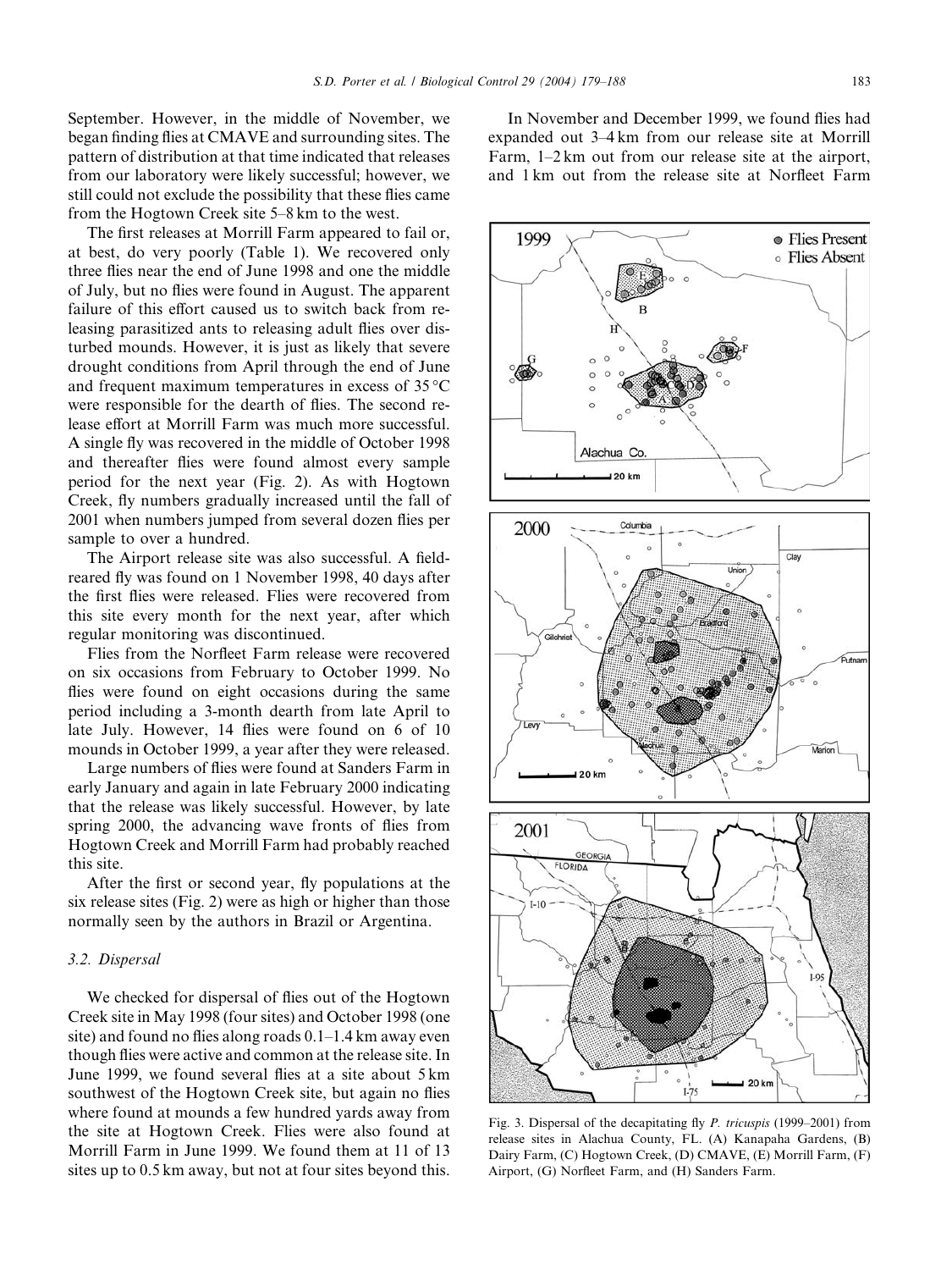(Fig. 3). We found flies 6, 3.5, and 2 km to the south, west, and north of the Hogtown Creek release site, respectively. We found flies 4, 4.2, and 3.5 km to the north, east and south of our laboratory. Flies were also found at four sites between the Hogtown Creek site and our laboratory. This pattern (Fig. 3) suggests that flies from both sites (3.5 km apart) had fused to form a large ellipse; however, as mentioned previously, it is possible that the flies came from the Hogtown Creek site. Within the areas enclosing positive sites, 86% of sites (32/37) contained flies; outside these areas we had 31 negative sites. Taken together the flies occupied about  $125 \text{ km}^2$ .

By the fall of 2000, flies had expanded out an average of an additional 19 km (range 16–29) (Fig. 3) and the four distributions from the previous year had all fused. Flies appeared to expand out of all but perhaps the Norfleet site. Dispersal out of the Norfleet site is uncertain because no westward movement was detected and movement in other directions would have been confounded with dispersal out of the other sites. Within the area enclosing positive sites, 80% of sites (63/79) contained flies; outside this area we found 32 negative sites. The flies had expanded to occupy  $3300 \text{ km}^2$  by the fall of 2000. The number of flies found at sample sites decreased as the distance from release sites increased (Fig. 4).

The rate of outward dispersal increased again during 2001; the flies expanded outward an average of an additional 23 km (range 10–30) so that they occupied over  $8100 \mathrm{km^2}$ . The dispersal rate to the south was less than that to the north, east and west. Within the area enclosing positive sites, 86% of sites (36/42) contained flies; while outside these areas we had 25 negative sites.

The average air temperature during our samples was  $27 \pm 3$ °C ( $\pm$ SD) and the average relative humidity was  $48 \pm 13$ %. The average time until we found the first fly was  $13 \pm 8$  min. About half of our sample sites with flies



Fig. 4. Fly abundance as a function of distance from nearest release site, fall 2000. A linear regression is plotted  $(v = 12.3 - 0.507x$ ,  $R^2 = 0.329$ ,  $P < 0.01$ ) because polynomial regressions were not significantly better (>0.05).

appeared to have polygyne (P) or mostly polygyne (P/ M) fire ants and half had monogyne (M) or mostly monogyne (M/P) fire ants, but there was no significant difference in the number of flies observed among these sites (ANOVA,  $P = 0.397$ ). We found the native fire ant Solenopsis geminata (Fabricius) at six sites where we found P. tricuspis attacking imported fire ants, but, as predicted (Porter and Alonso, 1999), none of the introduced flies were seen attacking the native fire ants.

## 4. Discussion

## 4.1. Establishment

This paper documents the first successful release and establishment of a classical biological control agent against a pest ant. In fact, it is the first classical biocontrol agent released against any social insect pest that has established and then expanded rapidly across the landscape. Researchers in New Zealand were able to successfully introduce an ichneumonid parasitoid against introduced Vespula wasps, but after about 15 years this biocontrol agent is still restricted to several isolated release sites where it is expanding slowly (Barlow et al., 1998). Unfortunately, there has never been a case where a social insect pest has been successfully controlled with a self-sustaining biocontrol agent. This lack of success is partly due to lack of effort. With the exception of wasps in New Zealand and fire ants in the United States, very few attempts have been made to manage social insect pests with classical or self-sustaining biological control agents (Orr et al., 2001). This lack of effort is probably due to ignorance about natural enemies of social insect pests, the complexity of social insect biology, and limited funding for research that is not likely to produce economic profits. Nevertheless, the potential value of using classical biocontrol agents against social insects is clearly demonstrated by the impacts of tracheal mites and several kinds of diseases on honey bee populations (Morse and Nowogrodzki, 1990).

## 4.2. Dispersal

Dispersal out of our release sites accelerated over time (Fig. 3) so that by the third year flies were expanding out at a rate of about 23 km/year. Assuming 6– 8 generations of flies per year (SDP—unpublished data), this means that the best dispersers in each generation of flies are traveling 3–4 km. Most flies probably do not disperse more than several hundred meters (Morrison et al., 1999a) in their short 1–3 day life spans (Porter, 1998a), but at least a few female flies are evidently able to travel much further. The increasing rates of dispersal may be due to rare dispersal events becoming more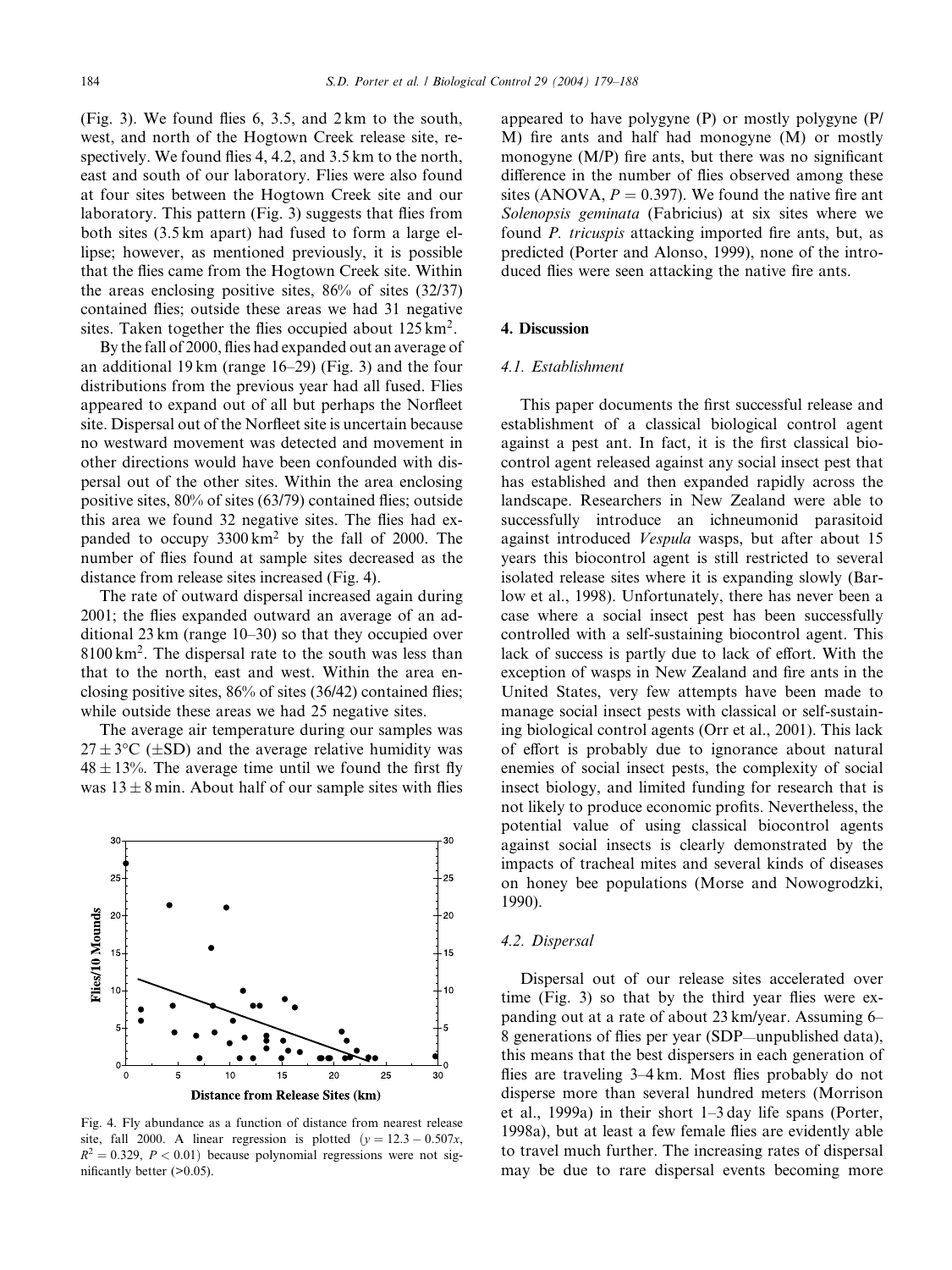common with increasing numbers of flies or it is possible that rapidly dispersing flies are being selected for because they are able colonize new habitat more frequently.

The fact that 80–85% of sample sites within the wave front were positive demonstrated that the expanding wave front of flies occupied a high percentage of available sites. It also suggests that we were usually successful in finding flies when they were present; in other words, the frequency of false negatives was probably relatively low.

Decapitating flies were as common at polygyne sites as at monogyne sites. Perhaps the higher densities of fire ant workers normally found in polygyne areas (2–3 times, Macom and Porter, 1996; Porter, 1992) counterbalanced the lower frequencies of larger workers (Greenberg et al., 1985) that this fly needs to produce females (Morrison et al., 1999b). However, it is possible that more accurate assessments of average worker sizes at observation sites and actual censuses of established fly populations over longer periods of time would result in a negative correlation between these variables.

The relatively uniform dispersal patterns of P. tricuspis (Fig. 3) do not correlate well with the strongly bidirectional wind pattern in the Gainesville area during hours of fly activity (Fig. 5). Basically, the flies do not appear primarily to disperse either by drifting with the wind or by flying up wind tracking fire ant scents. Per-



Fig. 5. Mean annual wind drift pattern at Gainesville Regional Airport (1999–2001) during hours of fly activity (800–1800 h, air temperature  $\geq$ 21 °C; data were calculated by multiplying mean wind speed for each of 36 compass directions by the total number of hours that wind blew toward each direction). We used hourly data retrieved from NOAA's National Climatic Data Center (Edited Local Climatological Data text file: http://lwf.ncdc.noaa.gov; search for Gainesville, FL).

haps this is because they fly close to the ground where the wind is greatly reduced. Morrison et al. (2000) found no correlation between wind and the activity of native Pseudacteon flies in Texas although flies did arrive a few minutes sooner when winds were above 1.9 m/s at one of two sites. Slow dispersal to the south in 2001 may be due to the high prevalence of polygyne fire ant colonies in this region (Porter, 1992); however, as mentioned above, we did not detect lower populations of flies at sites with polygyne fire ants. Slow dispersal to the south could also be a quirk of the habitat or the sampling effort because this effect was not seen the year before.

In the only other study of dispersal in Pseudacteon, Morrison et al. (1999a) found that native Pseudacteon species in Texas dispersed up to 650 m away from their nearest host S. geminata colony. Little is known of dispersal in other families of Phoridae (Disney, 1994) other than that they are often components of the aerial plankton caught in nets or on ships thousands of kilometers from land (Bowden and Johnson, 1976; Yoshimoto et al., 1962). The Phoridae are a very diverse family, however, and they are likely to be characterized by much variation in dispersal strategies and ability.

The dispersal ability of established *P. tricuspis* flies (23 km/year) is in the high range of rates reported for small parasitoids. Goldson et al. (1999) cited dispersal rates of 1–2 km/year for several hymenopteran parasitoids, 6 km/year for another, and tens of kilometers per year for yet another. Munro (1998) reported 13– 24 km/year for an ichneumonid wasp parasitoid and 8–15 km/year for a tachinid fly parasitoid. Frank et al. (1996) reported a dispersal rate of 64 km/year for a large tachinid parasitoid of mole crickets. In contrast to the rates above, dispersal rates of some biocontrol agents released against exotic plants can be only a few hundred meters per year or less (Center et al., 2000; McClay and De Clerck-Floate, 1999) as can at least one parasitoid (Goldson et al., 1999).

## 4.3. Predicting dispersal rates

Determining dispersal rates from releases of P. tricuspis is important because it allows us to predict how many releases would be necessary to cover a given region in a specified amount of time. It also allows us to choose release sites that are spaced at sufficient intervals to fill a region with as few releases as possible. As described, dispersal rates varied among sites. During the first year, the Hogtown site showed no indication of dispersal even a few dozen meters away from the release site. Similarly, flies at the Norfleet site were only found 1 km from the release area. In contrast, flies were found 2 km out after a year at the Airport site and 4 km out after only about a year at the Morrill Farm site. Taken together we feel that 1.5 km would be a conservative estimate for dispersal at the end of the first year. In the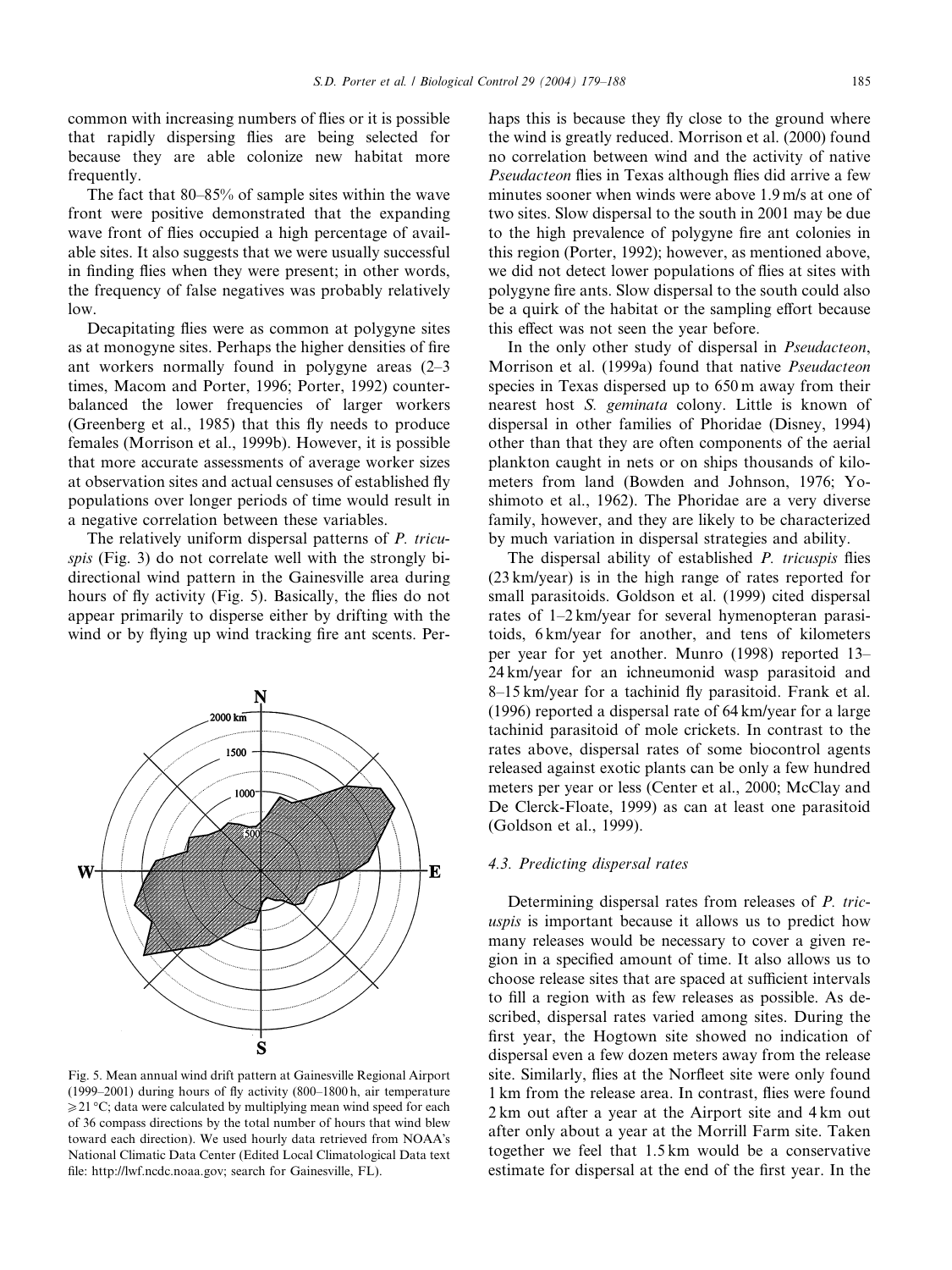second year, the Norfleet site did not expand, but the Hogtown site expanded out an additional 16 km. The Morrill Farm and Airport sites expanded out an additional 26 and 23 km, respectively. Consequently, we feel that 15 km would be a slightly conservative estimate for the added expansion in the second year. By the third year, all the sites had fused. A conservative estimate for the average expansion rate in the third year would be 20 km.

Assuming dispersal rates in future years are similar to the third year, we can predict how many successful releases it will take to fill the state of Florida in a given period of time (Fig. 6). One successful release per year for 3 years (3 total) would cover the state in just under 9 years. Two successful releases per year for 3 years (6 total) would cover Florida in about 7 years. Finally, four successful releases per year for each of three years (12 total) would fill Florida in just over 5 years. In other words, doubling the release effort from 2 to 4 per year only shortened the coverage time by 1.5 years (22%). These estimates, of course, do not take in to account the geographic shape of Florida. A few extra releases or another year or two would probably be needed to distribute the flies throughout the panhandle and out across the Keys. On the other hand, the third year of releases could probably be dropped with the 4/year scenario because they would account for less than 12% of the area covered after 5 years.

Additional releases would also need to be made to replace those that failed. We had a 66% success rate (Table 1), although it appeared to improve with later releases. All things considered, a state the size of Florida



Fig. 6. Projections of dispersal scenarios from multiple releases of P. tricuspis flies. The graph assumes 1, 2, or 4 successful releases for each of 3 years and dispersal rates of 1.5 km the first year, 15 km the second year, and 20 km each year thereafter. The heavy dashed line indicates the total land area of Florida. For comparison, the approximate areas  $(km<sup>2</sup>)$  occupied by fire ants in other southeastern states are as follows: Texas—400,000, Oklahoma—25,000, Arkansas—60,000, Louisiana— 110,000, Mississippi—120,000, Alabama—130,000, Tennessee—20,000, Georgia—150,000, South Carolina—110,000, and North Carolina— 35,000.

could probably be covered with flies in 6–9 years with 5– 10 releases. Considering all southeastern states together and adding in a cushion for failed releases, we estimate that 90–140 releases would be necessary to complete the task in 6–9 years (provided cooler temperatures in more northern regions do not result in slower dispersal rates). Additional releases may also be needed for the Caribbean and perhaps California and Brisbane, Australia if eradication attempts in these two areas are not successful. We assume that similar release efforts would also be necessary for each additional species or biotype of fly imported.

## 4.4. Future impacts on fire ant populations

Pseudacteon decapitating flies clearly impact fire ant populations because that is the only way fire ants could have evolved and continue to maintain specific defensive behaviors against this group of flies (Porter, 1998a). While the magnitude of this impact is still unknown, the impact of a single species of decapitating fly is likely to be small or moderate. Several additional species of flies and other natural enemies will almost certainly be necessary to obtain maximum impacts (Porter, 2000). It is clear from our data that fly populations require several years to reach maximum levels (Figs. 2 and 4). Additionally, if the flies are capable of tilting the ecological balance in favor of the native ants, then native ants are likely to need another year or two for their populations to build up in competition with the imported fire ants. In order to quantify the impacts of this fly, we have set up approximately 80 monitoring plots at increasing distances from the release sites. Fire ant populations at these plots are being estimated twice a year by mound counts, baits and pitfall traps. Flies moved into the first set of plots between spring and fall 2000. Over the next several years, we will monitor the impact of P. tricuspis on fire ant populations in these plots. The ultimate results of our release effort are still unknown, but it seems clear that self-sustaining biocontrol agents like P. tricuspis are the only hope we have for permanent control of imported fire ants in the rural landscape.

#### Acknowledgments

We thank Terezinha della Lucia for obtaining the initial Brazilian permits which allowed us to export the first shipments of flies back to the United States. We also thank Harold Fowler and Odair Bueno for their assistance and support while the senior author studied the life history of these flies at UNESP, Rio Claro, State of São Paulo, Brazil. Similarly, we thank Gilberto José de Moraes who kindly allowed the senior author and his family to stay at his mountain farm home during the first month when senior author worked at the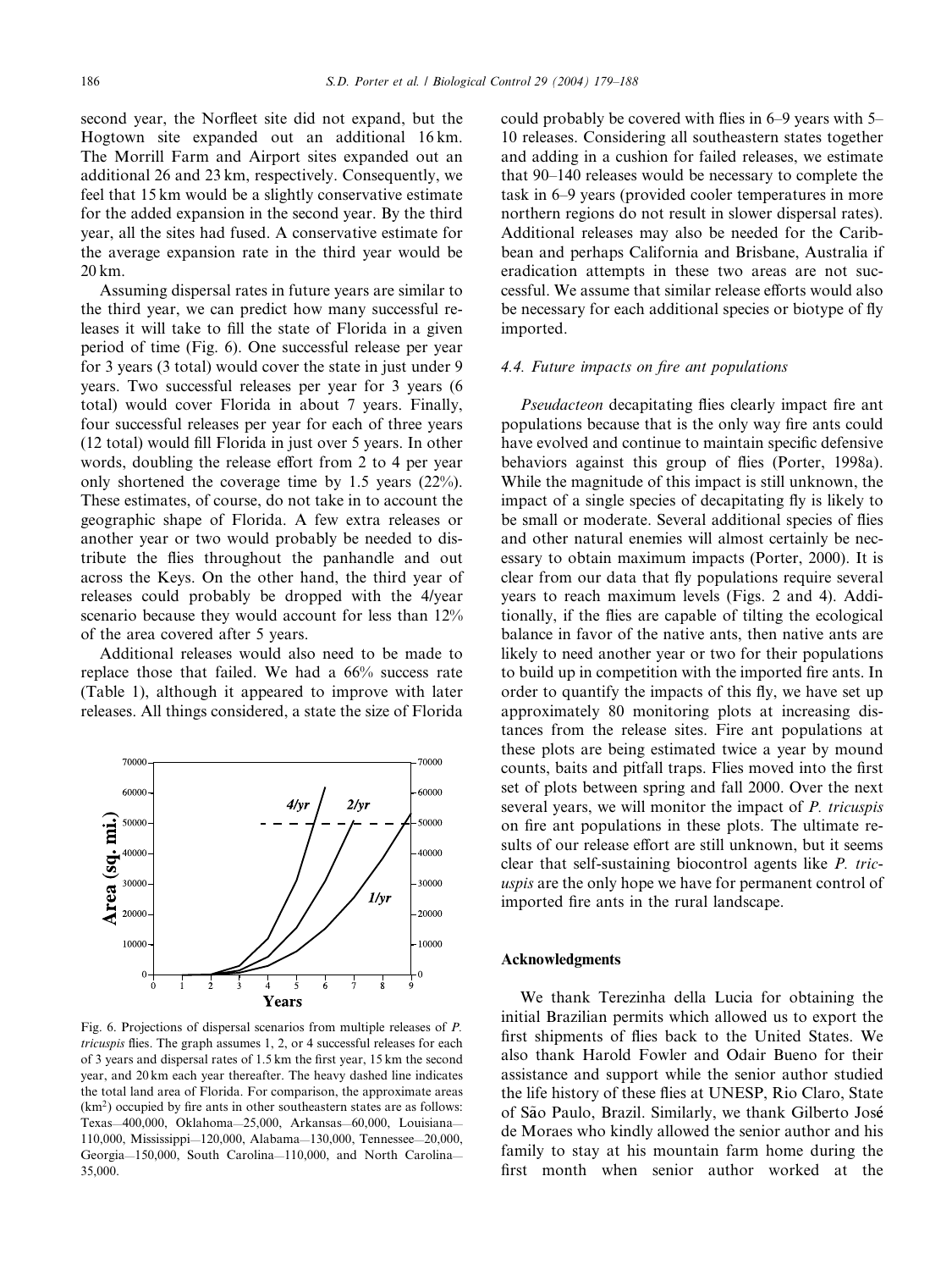Laboratório de Quarentena "Costa Lima," Embrapa Meio Ambiente, Jaguariúna, State of São Paulo, Brazil. Gary Buckingham and Roberto Pereira are thanked for reviewing the manuscript. Lloyd Davis is thanked for the many hours that he spent in the field releasing the flies and monitoring their establishment and dispersal.

## References

- Allen, G.E., Silveira-Guido, A., 1974. Occurrence of microsporidia in Solenopsis richteri and Solenopsis sp. in Uruguay and Argentina. Florida Entomol. 57, 327–329.
- Anon., 1965. Ants versus ants. USDA, ARS, Agric. Res. 13 (11), 8–9.
- Anon., 2001. The statewide economic impact of the red imported fire ant in Texas. Texas Imported Fire Ant Research and Management Plan, Texas A&M University 9.
- Banks, W.A., Lofgren, C.S., Jouvenaz, D.P., Stringer, C.E., Bishop, P.M., Williams, D.F., Wojcik, D.P., Glancey, B.M., 1981. Techniques for collecting, rearing, and handling imported fire ants. USDA, SEA, AATS-S-21, 9.
- Barlow, N.D., Beggs, J.R., Moller, H., 1998. Spread of the wasp parasitoid Sphecophaga vesparum vesparum following its release in New Zealand. New Zealand J. Ecol. 22, 205–208.
- Borgmeier, T., 1921. Zur lebensweise von Pseudacteon borgmeieri Schmitz (in litt.) (Diptera: Phoridae). Z. Deut. Ver. Wiss. Kunst Sao Paulo 2, 239–248.
- Bowden, J., Johnson, C.G., 1976. Migrating and other terrestrial insects at sea. In: Cheng, L. (Ed.), Marine Insects. North-Holland, Amsterdam, pp. 97–117.
- Callcott, A.-M.A., Collins, H.L., 1996. Invasion and range expansion of red imported fire ant (Hymenoptera: Formicidae) in North America from 1918 to 1995. Florida Entomol. 79, 240–251.
- Center, T.D., Van, T.K., Rayachhetry, M., Buckingham, G.R., Dray, F.A., Wineriter, S.A., Purcell, M.F., Pratt, P.D., 2000. Field colonization of the Melaleuca snout beetle  $(Oxyops\;vitionsa)$  in South Florida. Biol. Control 19, 112–123.
- Collins, H.L., Callcott, A.M., Lockley, T.C., Ladner, A., 1992. Seasonal trends in effectiveness of hydromethylnon (AMDRO) and fenoxycarb (LOGIC) for control of red imported fire ants (Hymenoptera: Formicidae). J. Econ. Entomol. 85, 2131–2137.
- Disney, R.H.L., 1994. Scuttle Flies: The Phoridae. Chapman & Hall, London. p. 467.
- Drees, B.M., Barr, C.L., Vinson, S.B., Gold, R.E., Merchant, M.E., Kostroun, D., 1996. Managing red imported fire ants in urban areas. Texas Agric. Ext. Serv. Bull. B-6043 (revised), 18.
- Feener Jr., D.H., Brown, B.V., 1992. Reduced foraging of Solenopsis geminata (Hymenoptera: Formicidae) in the presence of parasitic Pseudacteon spp. (Diptera: Phoridae). Ann. Entomol. Soc. Am. 85, 80–84.
- Frank, J.H., Walker, T.J., Parkman, J.P., 1996. The introduction, establishment, and spread of Ormia depleta in Florida. Biol. Control 6, 368–677.
- Gilbert, L.E., 1996. Prospects of controlling fire ants with parasitoid flies: the perspective from research based at Brackenridge Field Laboratory. In: Cohen, W.E. (Ed.), Texas Quail Short Course II. Texas Agricultural Extension Service, Texas A&M University, Kingsville, pp. 77–92.
- Gilbert, L.E., Morrison, L.W., 1997. Patterns of host specificity in Pseudacteon parasitoid flies (Diptera: Phoridae) that attack Solenopsis fire ants (Hymenoptera: Formicidae). Environ. Entomol. 26, 1149–1154.
- Gilbert, L.E., Patrock, R.J.W., 2002. Phorid flies for the biological suppression of imported fire ants in Texas: region specific

challenges, recent advances and future prospects. S.W. Entomol. Suppl. 25, 7–17.

- Goldson, S.L., Proffitt, J.R., McNeill, M.R., Baird, D.B., 1999. Linear patterns of dispersal and build up of the introduced parasitoid Microctonus hyperodae (Hymenoptera: Braconidae) in Canterbury, New Zealand. Bull. Entomol. Res. 89, 347–353.
- Greenberg, L., Fletcher, D.J.C., Vinson, S.B., 1985. Differences in worker size and mound distribution in monogynous and polygynous colonies of the fire ant Solenopsis invicta Buren. J. Kansas Entomol. Soc. 58, 9–18.
- Hays, K.L., 1958. The present status of the imported fire ant in Argentina. J. Econ. Entomol. 51, 111–112.
- Jouvenaz, D.P., 1983. Natural enemies of fire ants. Florida Entomol. 66, 111–121.
- Jouvenaz, D.P., Allen, G.E., Banks, W.A., Wojcik, D.P., 1977. A survey for pathogens of fire ants, Solenopsis spp., in the Southeastern United States. Florida Entomol. 60, 275–279.
- Korzukhin, M.D., Porter, S.D., Thompson, L.C., Wiley, S., 2001. Modeling temperature-dependent range limits for the red imported fire ant (Hymenoptera: Formicidae: Solenopsis invicta) in the United States. Environ. Entomol. 30, 645–655.
- Macom, T.E., Porter, S.D., 1996. Comparison of polygyne and monogyne red imported fire ant (Hymenoptera: Formicidae) population densities. Ann. Entomol. Soc. Am. 89, 535–543.
- McClay, A., De Clerck-Floate, R., 1999. Establishment and early effects of Omphalapion hookeri (Kirby) (Coleoptera: Apionidae) as a biological control agent for scentless chamomile, Matricaria perforata Mérat (Asteraceae). Biol. Control 14, 85-95.
- Morrison, L.W., Kawazoe, E.A., Guerra, R., Gilbert, L.E., 1999a. Phenology and dispersal in *Pseudacteon* flies (diptera: phoridae), parasitoids of Solenopsis fire ants (Hymenoptera: Formicidae). Ann. Entomol. Soc. Am. 92, 198–207.
- Morrison, L.W., Porter, S.D., Gilbert, L.E., 1999b. Sex ratio variation as a function of host size in Pseudacteon flies (Diptera: Phoridae), parasitoids of Solenopsis fire ants (Hymenoptera: Formicidae). Biol. J. Linn. Soc. 66, 257–267.
- Morrison, L.W., Kawazoe, E.A., Guerra, R., Gilbert, L.E., 2000. Ecological interactions of Pseudacteon parasitoids and Solenopsis ant hosts: environmental correlates of activity and effects on competitive hierarchies. Ecol. Entomol. 25, 433–444.
- Morse, R.A., Nowogrodzki, R. (Eds.), 1990. Honey Bee Pests, Predators, and Diseases, second ed. Comstock, Ithaca, NY.
- Munro, V.M.W., 1998. A retrospective analysis of the establishment and dispersal of the introduced Australian parasitoids Xanthopimpla rhopaloceros (Krieger) (Hymenoptera: Ichneumonidae) and Trigonospila brevifacies (Hardy) (Diptera: Tachinidae) within New Zealand. Biocontrol Sci. Tech. 8, 559– 571.
- Orr, M.R., Seike, S.H., Benson, W.W., Gilbert, L.E., 1995. Flies suppress fire ants. Nature 373, 292–293.
- Orr, M.R., Seike, S.H., Benson, W.W., Dahlsten, D.L., 2001. Host specificity of Pseudacteon (Diptera: Phoridae) parasitoids that attack Linepithema (Hymenoptera: Formicidae) in South America. Environ. Entomol. 30, 742–747.
- Porter, S.D., 1992. Frequency and distribution of polygyne fire ants (Hymenoptera: Formicidae) in Florida. Florida Entomol. 75, 248– 257.
- Porter, S.D., 1998a. Biology and behavior of Pseudacteon decapitating flies (Diptera: Phoridae) that parasitize Solenopsis fire ants (Hymenoptera: Formicidae). Florida Entomol. 81, 292–309.
- Porter, S.D., 1998b. Host-specific attraction of Pseudacteon flies (Diptera: Phoridae) to fire ant colonies in Brazil. Florida Entomol. 81, 423–429.
- Porter, S.D., 2000. Host specificity and risk assessment of releasing the decapitating fly Pseudacteon curvatus as a classical biocontrol agent for imported fire ants. Biol. Control 19, 35–47.